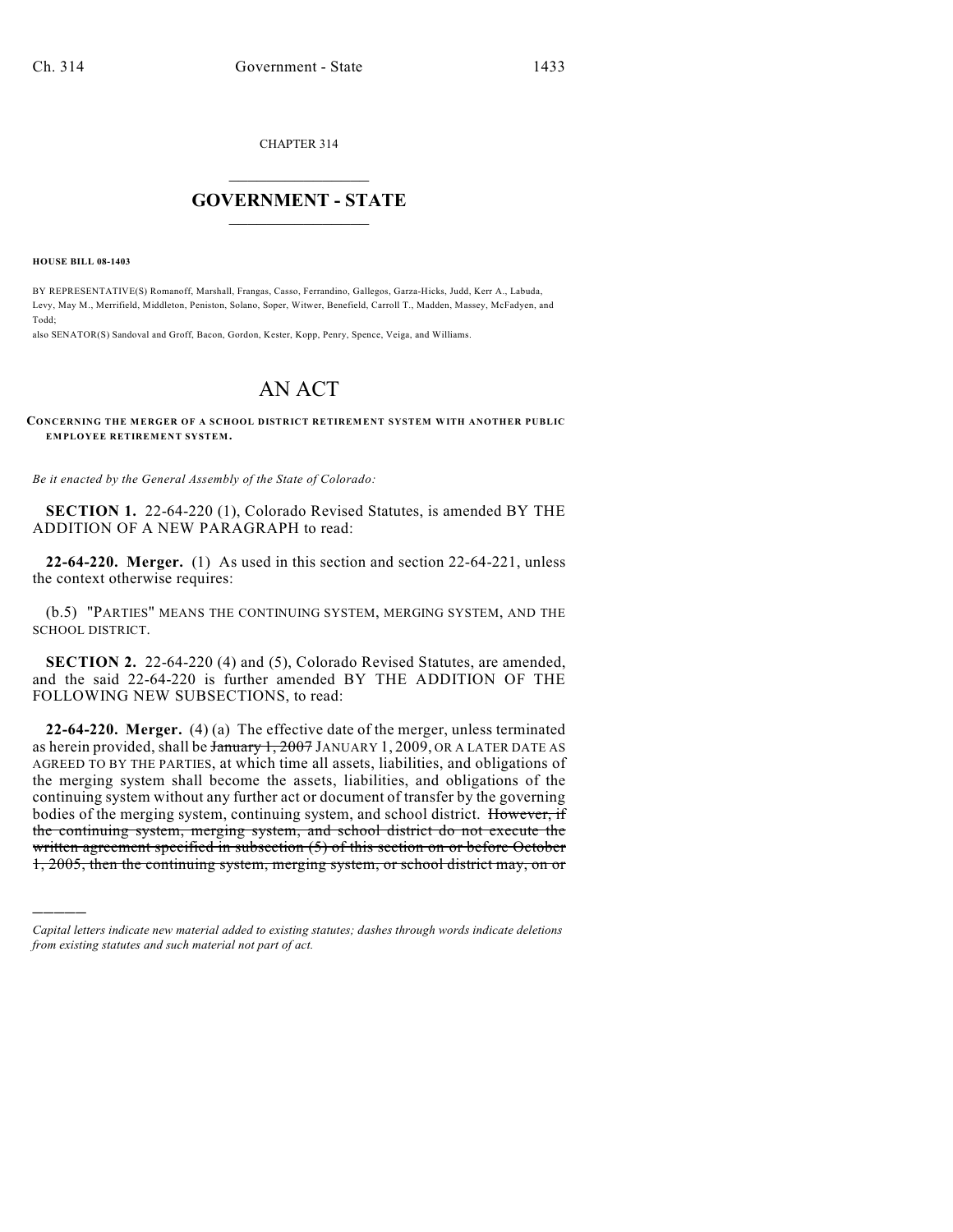before October 15, 2005, terminate the merger by providing written notice of termination of the merger to the other parties. Any amounts due the continuing system upon the merger in addition to succession to the assets, liabilities, and obligations of the merging system as provided shall be determined in accordance with the provisions of paragraphs (j) and  $(k)$  of this subsection  $(4)$  and paid by the school district in the manner provided. On or before October 1, 2006 BEFORE THE EFFECTIVE DATE OF THE MERGER, the merging system, school district, or continuing system shall have the right to terminate the merger by giving written notice of termination to the other parties for one or more of the following reasons: IF A MATERIAL ADVERSE CHANGE, AS DEFINED BY THE PARTIES IN THE MERGER AGREEMENT SPECIFIED IN SUBSECTION (5) OF THIS SECTION, OCCURS TO THE POTENTIAL DETRIMENT OF SUCH PARTY. A MATERIAL ADVERSE CHANGE SHALL BE A CHANGE THAT IS MATERIALLY ADVERSE TO A PARTY AND NOT CAUSED BY A WILLFUL OR INTENTIONAL ACT OF A PARTY UNLESS SUCH ACT IS WARRANTED OR NECESSARY PURSUANT TO THE DUTIES OF SUCH PARTY IN ADMINISTERING ITS SYSTEM. A CHANGE IN ECONOMIC, BUDGET, MARKET, POLITICAL, LEGAL, STATUTORY, OR FISCAL CONDITION THAT AFFECTS OTHER SCHOOL DISTRICTS IN THE STATE OF COLORADO SHALL NOT BE CONSIDERED A MATERIAL ADVERSE CHANGE. A DISAGREEMENT REGARDING WHETHER A MATERIALLY ADVERSE CHANGE HAS OCCURRED SHALL BE RESOLVED THROUGH LITIGATION.

(I) The retirement assets of the merging system and moneys available to the school district for transfer to the continuing system upon merger are insufficient to fund all liabilities as described in paragraph (k) of this subsection (4);

(II) Any assets of the merging system are prevented from becoming the assets of the continuing system on the effective date of the merger;

(III) A material change has occurred in the plan provisions or earnings assumptions of the merging system or the continuing system after the date of the most recent actuarial valuation;

(IV) Litigation has been commenced against any of the parties wherein claims or damages are asserted that are uninsured, other than customary retentions or deductibles, or the subject matter of the litigation relates to the merger provided for herein;

(V) The continuing system is unsuccessful in obtaining a ruling from the federal internal revenue service regarding the transfer of assets from the merging system to the continuing system under the merger agreement or if the continuing system seeks a determination letter that pertains to the merger and the federal internal revenue service will not issue a favorable letter;

(VI) The school district has not approved the issuance of pension certificates of participation, and the school district and the continuing system have not mutually agreed upon another funding source, to fund the amounts due to the continuing system upon final reconciliation, as described in paragraph (j) of this subsection (4).

(a.4) THE PARTIES SHALL ADDRESS IN THE MERGER AGREEMENT SPECIFIED IN SUBSECTION (5) OF THIS SECTION THE EFFECT OF ANY LITIGATION INITIATED SUBSEQUENT TO THE SIGNING OF THE MERGER AGREEMENT.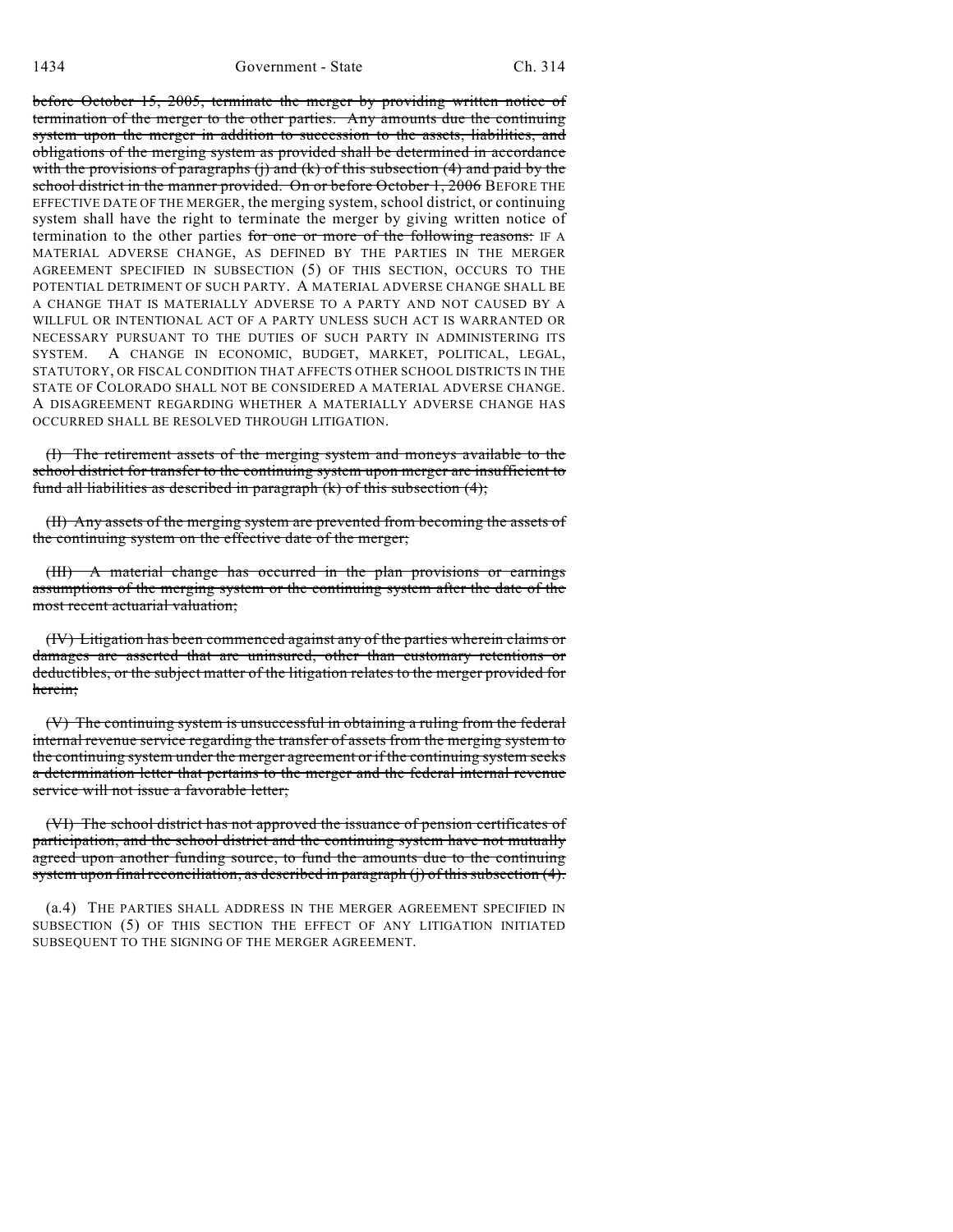(a.5) If, on or before December 13, 2006, the school district has not completed issuance of and received the proceeds from the pension certificates of participation in connection with the sale of lands, buildings, or lands and buildings as described in section 22-45-112 (3), in an amount sufficient to fund the amounts due to the continuing system upon final reconciliation, as described in paragraphs (j) and (k) of this subsection (4) as determined by the continuing system in accordance with the terms of the written agreement specified in subsection (5) of this section and the school district and the continuing system have not mutually agreed upon another funding source, then the continuing system may terminate the merger by providing written notice of the termination to the other parties on or before December 15, 2006.

(b) Upon the effective date of the merger, the employer, as defined in section 22-64-201, shall become an affiliated employer of the continuing system and shall be subject to the laws and other rules relating to affiliated employers in the continuing system. Upon merger, all employer and employee contributions of any participant in the merging system, AND SUCH CONTRIBUTIONS OF ANY EMPLOYEE OF THE EMPLOYER, AS DEFINED IN SECTION 22-64-201, HIRED BEFORE, ON, OR AFTER THE EFFECTIVE DATE OF THE MERGER shall be governed by the statutes and rules of the continuing system.

(c) (I) The merger shall not result in a reduction of retirement benefits for any person who, as of the day preceding the effective date of the merger, is:

(A) A retiree or a beneficiary receiving a current benefit from the merging system, as such benefit existed on such preceding day;

(B) A member of the merging system who had applied for a disability retirement benefit on or before such preceding day and establishes eligibility for such benefit based on such application; or

(C) A person who, based on the death of a member of the merging system who died on or before such preceding day and who, upon death, fulfilled the requirements of the merging system permitting payment of survivor benefits to such member's survivors, was within the category of persons then eligible or who might become eligible for survivor benefits thereafter upon meeting the qualifications for such entitlement under the rules of the merging system.

(II) A person described in subparagraph (I) of this paragraph (c) shall, on and after the effective date of the merger, receive benefits from and administered by the continuing system. Such benefits shall be paid in accordance with the rules of the merging system as they existed on the day preceding the effective date of the merger, including, without limitation, any annual benefit adjustments. For administrative convenience, such annual benefit adjustments may be scheduled so that they will coincide with the dates on which benefit adjustments are effective under the rules of the continuing system. However, no annual benefit adjustment shall be paid in  $2007$  PAID IN 2009 to retirees and beneficiaries of the merging system who received an adjustment in their retirement benefits effective on or before December 31, 2006 DECEMBER 31, 2008, and in addition to the regular adjustment effective January 1, 2006 JANUARY 1, 2008.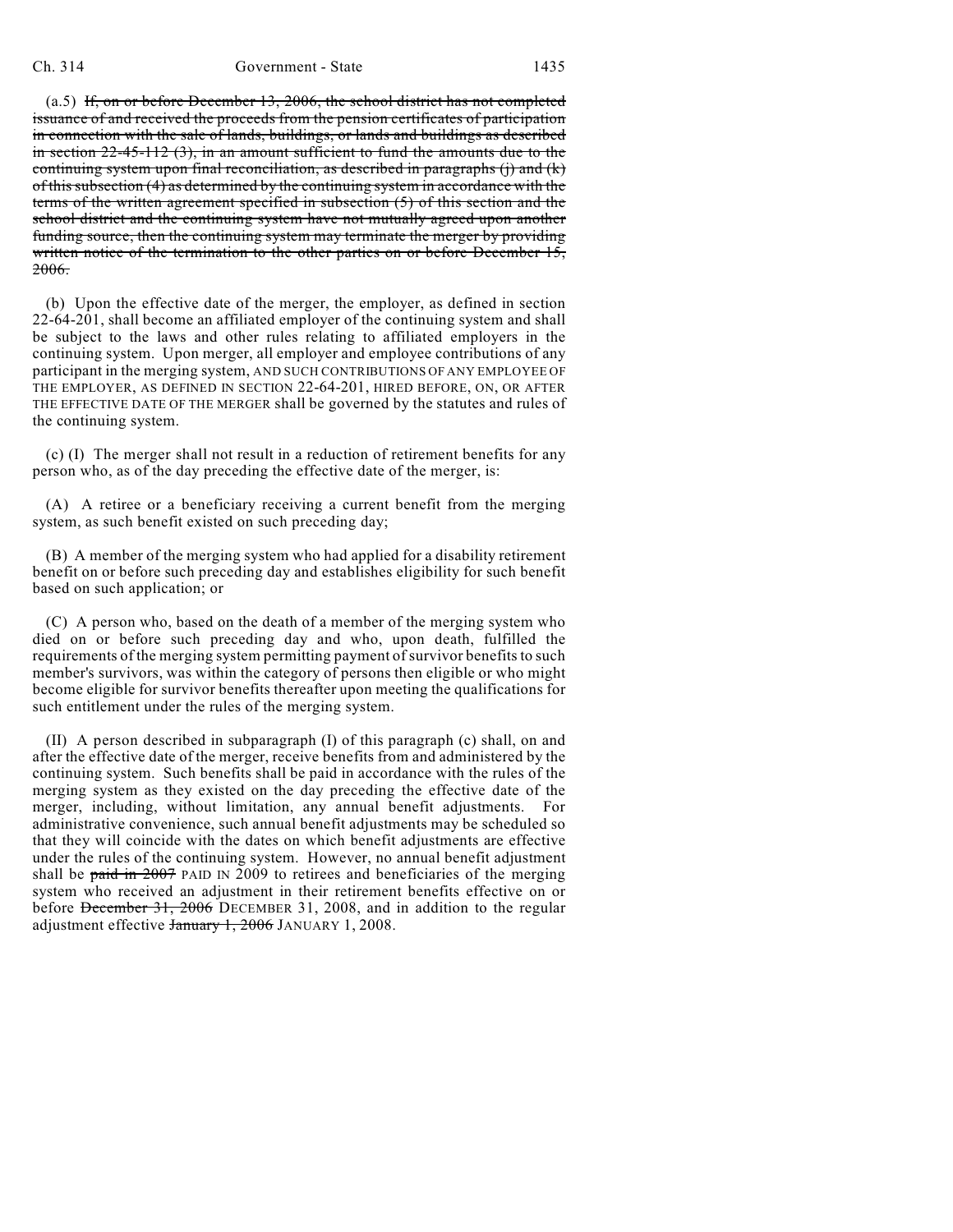(d) A retiree or a beneficiary of a retiree of the merging system receiving a benefit on the day before the effective date of the merger shall have the same eligibility for health insurance participation and premium subsidies as other retirees of the continuing system THE PARTIES SHALL NEGOTIATE TERMS OF AN AGREEMENT REGARDING THE PROVISION OF HEALTH CARE COVERAGE TO RETIREES, BENEFICIARIES, AND MEMBERS OF THE MERGING SYSTEM. NOTWITHSTANDING ANY PROVISIONS TO THE CONTRARY IN THE CONTINUING SYSTEM'S GOVERNING STATUTES, THE AGREEMENT SHALL NOT CAUSE OR REQUIRE THE CONTINUING SYSTEM TO PROVIDE HEALTH CARE PREMIUM SUBSIDIES IN EXCESS OF THE SUBSIDIES TO WHICH SUCH RETIREES, BENEFICIARIES, AND MEMBERS WERE ENTITLED WITH THE MERGING SYSTEM, INCLUDING THOSE SPECIFIED IN SECTION 24-51-1206 (4), C.R.S.

(e) A person who is not retired and is an active member of the merging system on the day before the effective date of the merger shall not have his or her entitlement to retirement benefits INVOLUNTARILY reduced from the level provided by the merging system. The person shall have the right to elect to receive benefits at the time of retirement calculated either under the statutes and rules governing the merging system as they existed on the day before the effective date of the merger or the laws and rules governing the continuing system, as they may be amended, but not both. The accounts of inactive participants of the merging system at the time of the merger who are entitled to deferred benefits upon attainment of the required retirement age under the provisions of the merging system shall be maintained by the continuing system as separate accounts, and all rights and benefits associated therewith shall be governed by the provisions of the merging system in effect before the merger. Upon retirement, such persons shall be considered retirees of the continuing system and thereby eligible to receive the same retirement benefit increases, health insurance participation, and premium subsidies as other retirees of the continuing system THE PARTIES SHALL ATTEMPT TO NEGOTIATE PROVISIONS IN THE MERGER AGREEMENT SPECIFIED IN SUBSECTION (5) OF THIS SECTION TO PROVIDE PORTABILITY ON A GOING-FORWARD BASIS FOR THE MEMBERS OF THE MERGING SYSTEM AND THE CONTINUING SYSTEM. NOTWITHSTANDING ANY PROVISIONS TO THE CONTRARY IN THE CONTINUING SYSTEM'S GOVERNING STATUTES, THE NEGOTIATED PROVISIONS OF THE MERGER AGREEMENT REGARDING PORTABILITY SHALL GOVERN TO THE EXTENT SUCH PROVISIONS DO NOT INVOLUNTARILY REDUCE ENTITLEMENT TO RETIREMENT BENEFITS OF EITHER SYSTEM'S MEMBERS.

(f) The retirement benefits and any other benefits of those persons NOT PREVIOUSLY RETIRED AND hired or rehired by the employer, as defined in section 22-64-201 (10), on or after the effective date of the merger shall be governed exclusively by the statutes and rules of the continuing system as they exist or are amended. The benefits of such persons shall not be governed by any provisions of paragraphs (c), (d), (e), and (h) of this subsection (4).

(g) The boards of trustees of the merging and continuing systems and the board of education of the school district shall develop and implement a schedule for the merger that shall be sufficient to allow an orderly and responsible transition and implementation of the terms of the merger.

(h) A person who is a retiree of the merging system before the effective date of the merger shall not be subject to a benefit reduction due to postretirement employment with an affiliated employer of the continuing system existing before the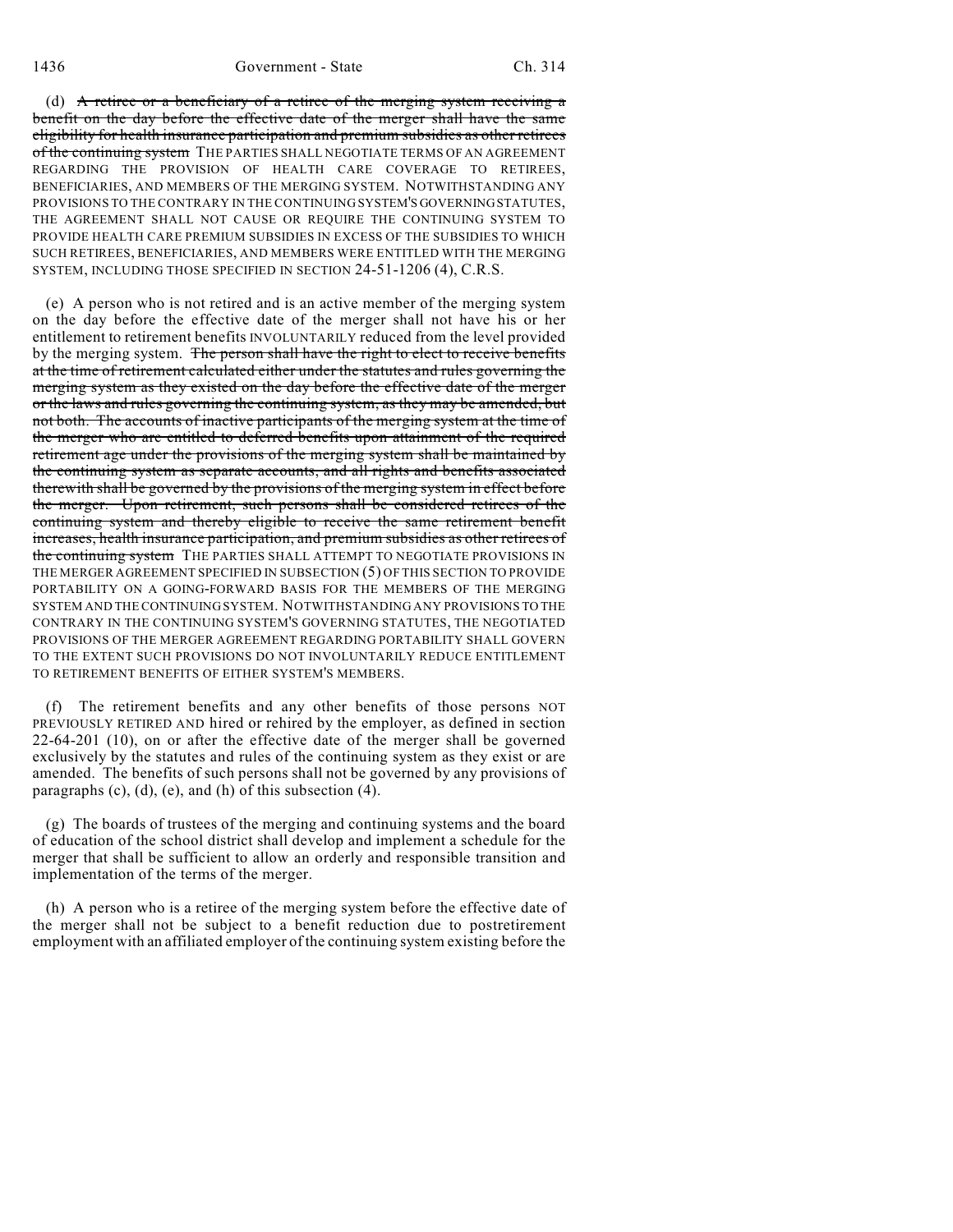effective date of the merger as long as the retiree continues to be employed by that same employer. A person who is a retiree of the continuing system before the effective date of the merger shall not be subject to a benefit reduction due to postretirement employment with an employer as defined in section 22-64-201 (10) and existing before the effective date of the merger as long as the retiree continues to be employed by the same employer. A retiree so situated shall be entitled to a second and entirely separate retirement coverage segment under the laws and rules governing the continuing system OR THE MERGING SYSTEM.

 $(i)$  An Actuarial valuation VALUATIONS regarding the merger BASED ON GENERALLY ACCEPTED ACTUARIAL PRINCIPLES shall establish an estimated cost of the merger, including assets, liabilities, other obligations, and administrative costs, as of December 31, 2004, and December 31, 2005. In determining the cost of the merger, the assets of the merging system shall be valued at their market values on the relevant valuation dates, and the liabilities, obligations, and administrative costs shall be actuarially determined based upon generally accepted actuarial principles THE AMOUNT OF ASSETS THE MERGING SYSTEM MUST CONTRIBUTE TO THE CONTINUING SYSTEM ON THE EFFECTIVE DATE OF THE MERGER IN ORDER TO AVOID AND PREVENT A SUBSIDY BY OR BETWEEN THE MERGING SYSTEM AND THE CONTINUING SYSTEM OR THE SCHOOL DISTRICT AND THE CONTINUING SYSTEM AND TO EQUALIZE THE FUNDING STATUS OF THE MERGING SYSTEM AND THE CONTINUING SYSTEM. SUCH AMOUNT SHALL BE REFERRED TO IN THIS SECTION AS THE SINGLE UP-FRONT PAYMENT. THE ASSETS OF THE MERGING SYSTEM AND THE CONTINUING SYSTEM SHALL BE VALUED AS DEFINED IN THE MERGER AGREEMENT ON THE RELEVANT VALUATION DATES. THE ACTUARIAL METHODOLOGY APPLIED IN SUCH VALUATIONS SHALL BE DEVELOPED BY THE ACTUARY OF THE CONTINUING SYSTEM AND AGREED TO BY THE PARTIES AND THEN PERFORMED BY THE ACTUARY OF THE CONTINUING SYSTEM. TO THE EXTENT THE PARTIES ARE UNABLE TO AGREE BEFORE SIGNING THE AGREEMENT ON AN ACTUARIAL METHODOLOGY, THE PARTIES MAY SUBMIT THEIR DISPUTE TO THE DISPUTE RESOLUTION PANEL CREATED IN SUBSECTION (7) OF THIS SECTION, BUT THE DECISION OF THE PANEL SHALL NOT BE BINDING ON THE PARTIES. AN INITIAL VALUATION SHALL BE COMPLETED WITHIN SIXTY DAYS OF SIGNING THE MERGER AGREEMENT USING THE AUDITED FINANCIAL REPORTS OF THE RESPECTIVE SYSTEMS AS OF DECEMBER 31, 2007, WITH CONSIDERATION OF THE PROCEEDS TO THE MERGING SYSTEM OF ANY PENSION CERTIFICATES OF PARTICIPATION CONTRIBUTED TO THE MERGING SYSTEM AFTER DECEMBER 31, 2007, AND TAKING INTO FULL ACCOUNT HOW THE PROVISIONS OF THE AGREEMENT WILL AFFECT THE SYSTEMS ON A GOING-FORWARD BASIS. THE FINAL VALUATION OF THE SYSTEMS SHALL BE COMPLETED ON OR BEFORE AUGUST 1, 2009, OR SUCH OTHER DATE AS AGREED TO BY THE PARTIES IN THE AGREEMENT, USING THE AUDITED FINANCIAL REPORTS OF THE RESPECTIVE SYSTEMS AS OF DECEMBER 31, 2008, OR SUCH OTHER DATE AS AGREED TO BY THE PARTIES IN THE AGREEMENT, AND TAKING INTO FULL ACCOUNT HOW THE PROVISIONS OF THE AGREEMENT WILL AFFECT THE SYSTEMS ON A GOING-FORWARD BASIS. IN THE EVENT THAT THE SCHOOL DISTRICT OR THE CONTINUING SYSTEM DISAGREES WITH THE SINGLE UP-FRONT PAYMENT DETERMINED BY THE CONTINUING SYSTEM'S ACTUARY PURSUANT TO THE ACTUARIAL METHODOLOGY COMPLETED AFTER THE EFFECTIVE DATE OF THE MERGER, SUCH DISPUTE SHALL BE REFERRED TO THE DISPUTE RESOLUTION PANEL CREATED IN SUBSECTION (7) OF THIS SECTION, AND THE DECISION OF THE PANEL SHALL BE FINAL AND BINDING ON THE PARTIES.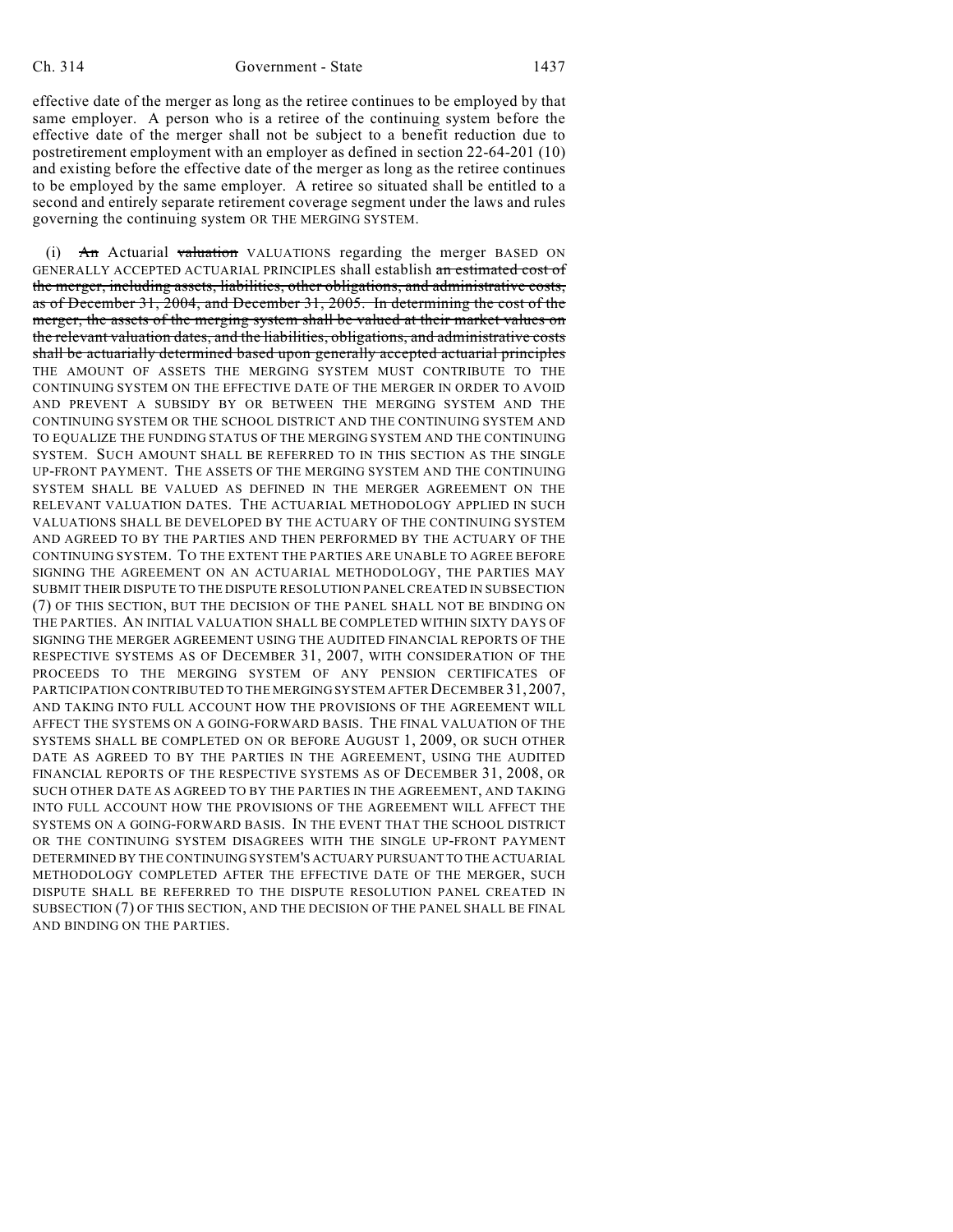(j) (I)  $\mathbf{A}$  final actuarial valuation of the costs of the merger, based upon the actuarial valuation dated December 31, 2006, shall be received no later than June 1, 2007. Upon receipt of the final actuarial valuation, a final reconciliation of the costs and actuarial funding of the merger by the respective parties shall be determined THE SCHOOL DISTRICT SHALL HAVE THE AUTHORITY TO MEET ITS EMPLOYER CONTRIBUTION OBLIGATIONS AND THE OBLIGATIONS TO FUND THE AMORTIZATION EQUALIZATION DISBURSEMENT AND THE SUPPLEMENTAL AMORTIZATION EQUALIZATION DISBURSEMENT OF THE CONTINUING SYSTEM, OR SOME PORTION THEREOF, BY CREDITING A PORTION OF THE ASSET SURPLUS ACCOUNT REFERRED TO IN SUBPARAGRAPH (II) OF THIS PARAGRAPH (j), HELD BY THE CONTINUING SYSTEM AS A RESULT OF THE ASSET TRANSFER UNTIL SUCH TIME AS ALL FUNDS IN THE ASSET SURPLUS ACCOUNT HAVE BEEN FULLY UTILIZED; EXCEPT THAT IN NO EVENT SHALL THE ASSET SURPLUS ACCOUNT BE APPLIED TO THE AMOUNT OF EMPLOYER CONTRIBUTIONS ATTRIBUTABLE TO THE HEALTH CARE TRUST FUND AS SPECIFIED IN THE CONTINUING SYSTEM'S GOVERNING STATUTES.

(II) In the event that amounts are due the continuing system in addition to the assets of the merging system in order to meet the requirements of paragraph (k) of this subsection (4), such amounts shall be paid by the school district no later than sixty days after receipt of the final actuarial valuation or at the end of the school district's then-current fiscal year, whichever is earlier THE ASSET SURPLUS ACCOUNT SHALL BE CREATED UPON TRANSFER OF THE MERGING SYSTEM'S ASSETS TO THE CONTINUING SYSTEM AND SHALL BE TEMPORARILY FUNDED WITH THE AMOUNT BY WHICH THE VALUE OF THE MERGING SYSTEM'S ASSETS EXCEEDS THE SINGLE UP-FRONT PAYMENT AS DETERMINED BY THE INITIAL VALUATION AS SPECIFIED IN PARAGRAPH (i) OF THIS SUBSECTION (4).

(III) If there is an actuarial funding differential whereby the merging system funded ratio is above that of the continuing system relating to retirement benefits, the contribution rate for employers, as defined in section  $22-64-201$  (10), shall be reduced for so long as necessary to actuarially amortize such differential over a period agreed upon, but in no event shall the reduction in employer contribution cause the contribution rate of employers, as defined in section 22-64-201 (10), to be below the amount necessary to pay the employer actuarial normal cost of the continuing system combined with the statutory contribution rate specified to be made to the health care trust fund of the continuing system THE INITIAL FUNDING OF THE ASSET SURPLUS ACCOUNT SHALL BE FINALLY ADJUSTED TO REFLECT THE AMOUNT BY WHICH THE VALUE OF THE MERGING SYSTEM'S ASSETS, AS OF THE EFFECTIVE DATE OF THE MERGER, EXCEEDS THE SINGLE UP-FRONT PAYMENT AS DETERMINED BY THE FINAL VALUATION AS SPECIFIED IN PARAGRAPH (i) OF THIS SUBSECTION (4).

(IV) Final reconciliation of any costs of the merger not related to retirement benefits shall be paid no later than sixty days following receipt of the final actuarial valuation or at the end of the school district's then-current fiscal year, whichever is earlier THE ASSET SURPLUS ACCOUNT BALANCE SHALL BE COMBINED WITH ASSETS OF THE CONTINUING SYSTEM FOR PURPOSES OF INVESTMENT, AND THE ASSET SURPLUS ACCOUNT BALANCE SHALL INCREASE OR DECREASE IN ACCORDANCE WITH THE NET RETURN ON ASSETS EARNED BY THE CONTINUING SYSTEM. GAINS OR LOSSES SHALL BE ALLOCATED CONSISTENT WITH OTHER ASSETS MANAGED BY THE CONTINUING SYSTEM.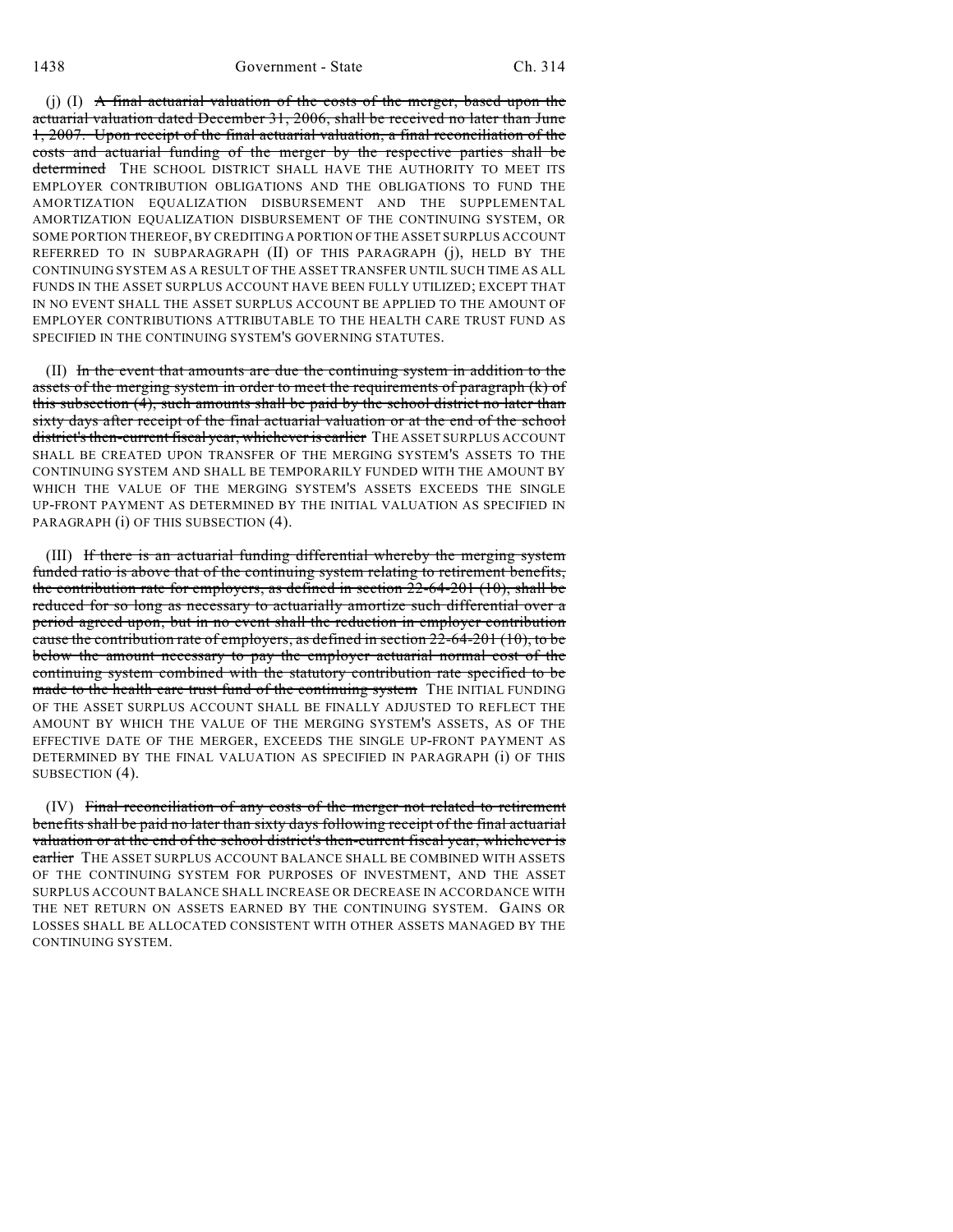(k) (I) The merger shall not require subsidy by or between the merging system and the continuing system or the school district and the continuing system, recognizing that actuarial calculations and valuations are based on varying assumptions. The continuing system shall receive from the merging system and school district assets sufficient, based on actuarial valuations, to:

(A) Fully fund all liabilities associated with benefits payable to retirees and beneficiaries of the merging system, as of the day preceding the effective date of the merger in accordance with the rules of the merging system as they exist on such preceding day, including all those persons described in subparagraph (I) of paragraph (c) of this subsection (4);

(B) Fully fund the liability associated with enhanced benefits resulting from the merger and payable to members and beneficiaries of the merging system;

(C) Fund all other actuarial costs at the funded ratio of the continuing system based on the actuarial valuations as of December 31, 2006; and

(D) Fully fund those costs incidental to the merger identified in the merger agreement.

(II) If the parties wish to take into account experience following the merger, the parties shall provide in the merger agreement for an escrow arrangement as follows: EACH PARTY SHALL BEAR ALL OF ITS OWN COSTS ASSOCIATED WITH THE MERGER; EXCEPT THAT THE PARTIES SHALL SHARE THE COSTS RELATED TO THE ACTUARIAL VALUATIONS SPECIFIED IN PARAGRAPH (i) OF THIS SUBSECTION (4), AND THE SCHOOL DISTRICT SHALL BEAR ALL COSTS RELATED TO OBTAINING A RULING AND DETERMINATION LETTER FROM THE FEDERAL INTERNAL REVENUE SERVICE RELATED TO THIS MERGER.

(A) The actuarial cost of such benefits shall first be calculated in accordance with the highest reasonable estimate determined by the actuaries for the continuing system, and from the amount so calculated shall be deducted an amount calculated as the lowest reasonable cost of such benefits, similarly determined. The resulting amount, plus interest on such amount at the earnings assumption rate applicable at the time the escrow is established and compounded annually from such date to the date of the termination of the escrow, shall be placed in an escrow account for ultimate distribution as hereinafter provided. Payment into the escrow account shall be made by the school district no later than sixty days after the earlier of the receipt of the final actuarial valuation or the end of the school district's then-current fiscal year. The parties shall determine in the merger agreement described in subsection (5) of this section the period following the effective date of the merger over which additional experience is to be accumulated regarding the cost of such benefits, which period shall not exceed ten years following the effective date of the merger. At the end of such period, a final actuarial valuation of the cost of the particular benefits involved shall be made.

(B) Upon certification of such cost by the actuaries for the continuing system, the amount in the escrow account shall be disbursed as follows: The continuing system shall receive the amount of the actuarial cost of such benefits so determined in excess of the amount previously paid as the lowest reasonable estimate of such cost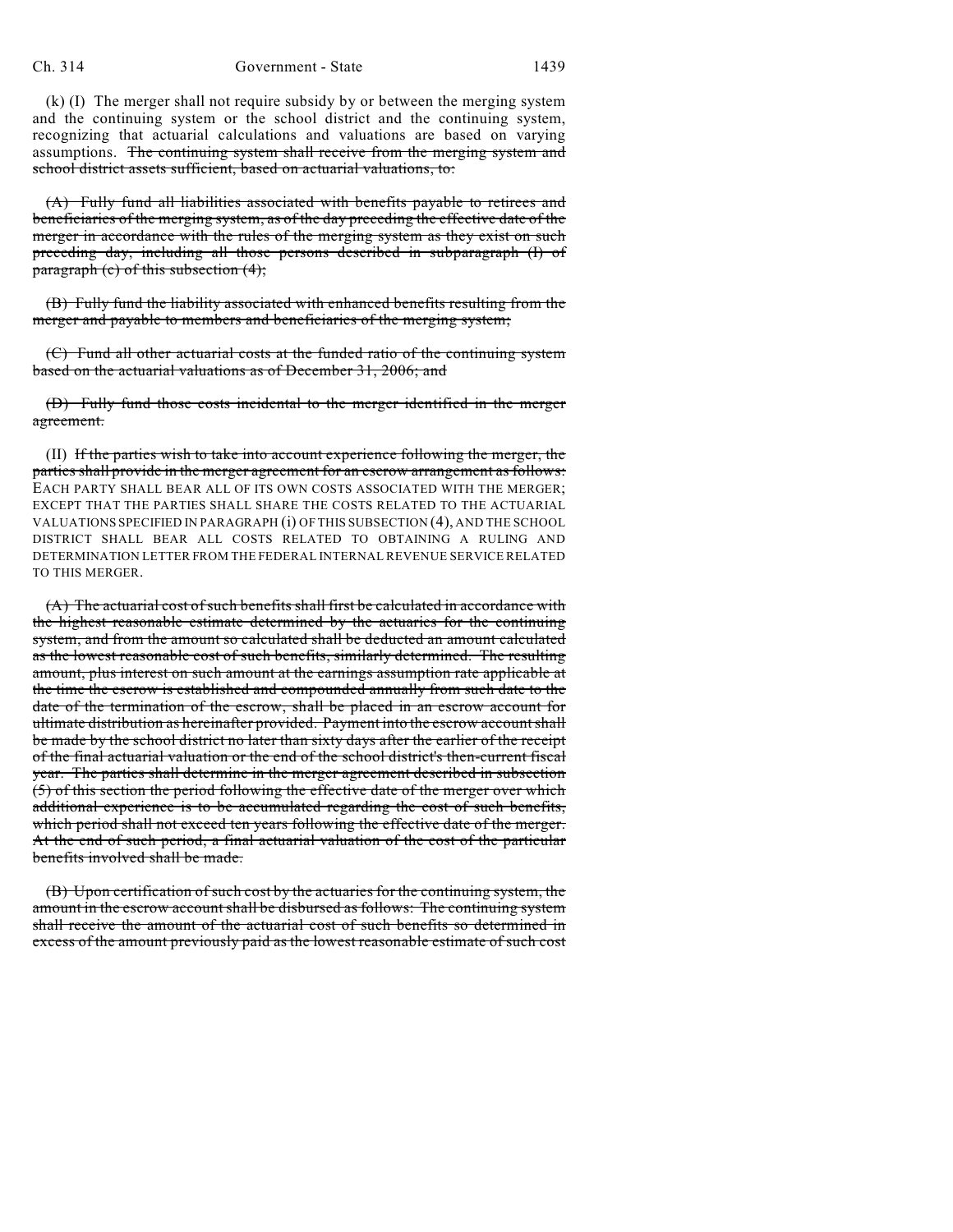plus interest on such excess from the date of establishment of the escrow, calculated at the earnings assumption rate utilized by the continuing system over the period of the escrow and compounded annually; and any remainder of the escrow account shall be returned to the school district.

(III) Notwithstanding any other provision of law, any proceeds that are held in a separate account to secure the school district's obligation to make payments to the continuing system in connection with such merger may be invested by the school district in any investment in which moneys of the continuing system may be invested. If the proceeds so invested and earnings thereon are in excess of the amounts payable to the continuing system in connection with the merger, the excess shall be deposited in the general fund of the school district and shall be used to pay the school district's employer contribution to the continuing system after the merger, or as otherwise agreed by the school district and the continuing system.

(l) Continuing fiduciary liability insurance protection and general business and employer's liability insurance coverage shall be provided to members and former members of the governing body of the merging system and to employees and former employees of the merging system on and after the effective date of the merger. The insurance shall also name the continuing system, the members of the governing body of the continuing system, employees of the continuing system and the school district, members of the governing body of the school district, and employees of the school district as named insureds. The insurance shall be maintained by the continuing system for a period as agreed upon by the parties after the date of merger, and the cost shall be paid by the school district or merging system. or by the escrow account described in subparagraph (II) of paragraph (k) of this subsection  $(4)$ .

(m) Each staff member employed by the merging system on the date of the merger shall become BE HIRED AS an employee-at-will of the continuing system at a salary not less than the annual salary received from the merging system as of a date agreed upon in the merger agreement described in subsection (5) of this section, and the staff member's employment thereafter shall be governed by the policies, rules, and statutes applicable to the employees of the continuing system; EXCEPT THAT SUCH STAFF MEMBERS MAY ACCRUE RETIREMENT BENEFITS IN ACCORDANCE WITH THE RULES OF THE MERGING SYSTEM AS THEY EXISTED ON THE DAY PRECEDING THE EFFECTIVE DATE OF THE MERGER UNLESS OTHERWISE AGREED TO BY THE PARTIES IN THE MERGER AGREEMENT SPECIFIED IN SUBSECTION (5) OF THIS SECTION. AS OF THE EFFECTIVE DATE OF THE MERGER, the school district or merging system shall be responsible for the payment to the continuing system of any accrued employment benefits other than benefits provided for under the retirement system owed to each employee of the merging system.

(5) The final terms of the merger shall be fixed by agreement among the governing bodies of the merging system, continuing system, and school district in accordance with their respective internal procedures and the requirements set forth in this section. The agreement, once executed by the governing bodies of the merging system, continuing system, and school district, shall be binding upon the merging system, continuing system, and school district and shall thereafter govern the resulting relationship among the merging system, continuing system, and school district and the payment of benefits to members of the merging system and their